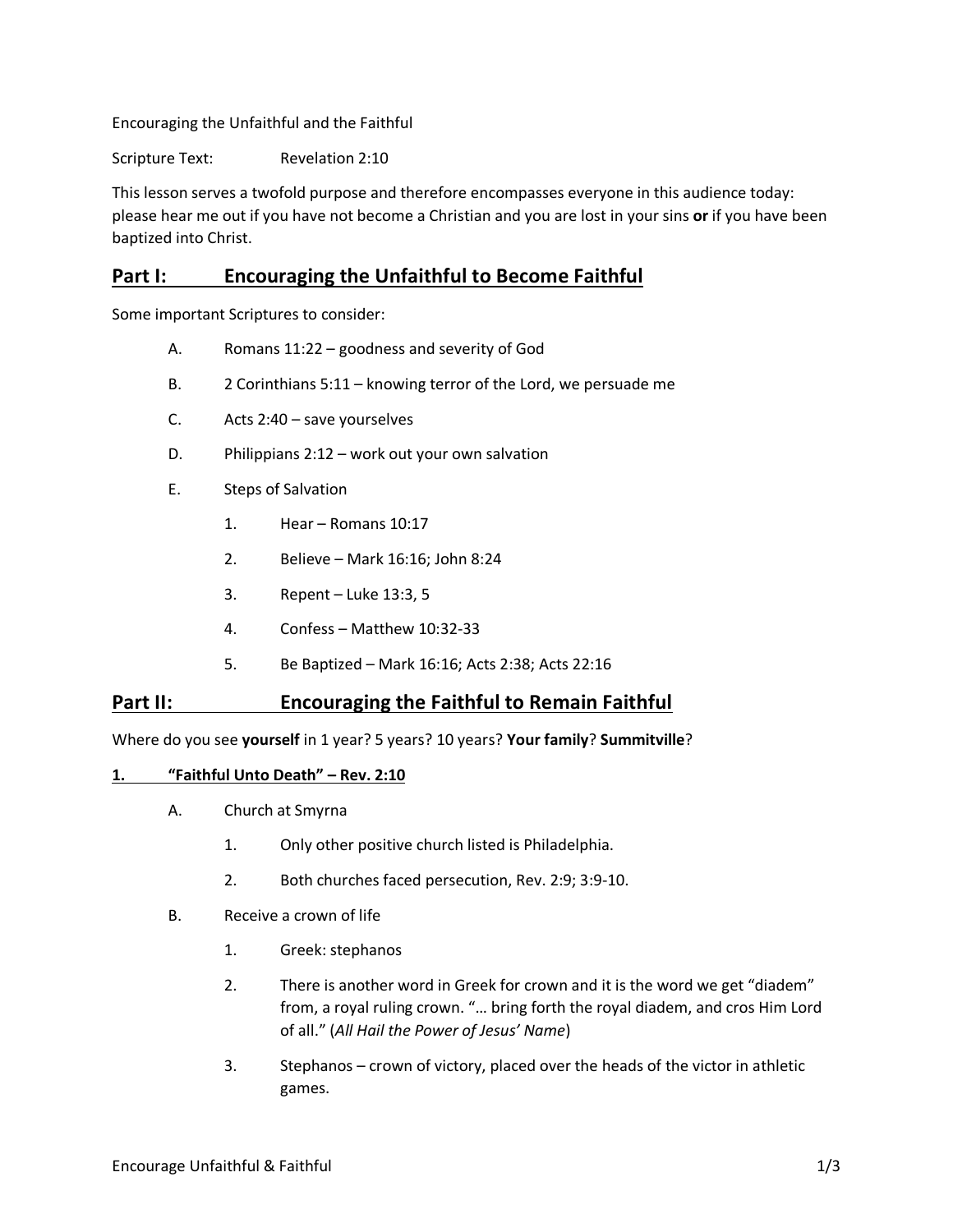- C. Scriptures with "stephanos" 18x total
	- 1. 1 Cor. 9:25
	- 2. 2 Tim. 4:8
	- 3. James 1:12
	- 4. 1 Peter 5:4
- D. "Jesus Christ did not promise to deliver you from trouble but to deliver through our troubles." David Roper

### **2. "Endure to the End" – Matthew 10:22**

- A. Context: the "Limited Commission"
	- 1. V. 1-5 instructed to the 12
	- 2. V. 7 Kingdom at hand
	- 3. V. 14 preach, but keep moving
	- 4. V. 18-19 before government
	- 5. V. 28 who to fear
	- 6. V. 32-33 acknowledgment by Jesus
- B. Endureth Greek: hupomeno have fortitude, perserverance 18x
	- 1. Job
	- 2. Jeremiah
	- 3. Jesus
- C. End Greek: telos 40x "the end" 26x alone
	- 1. What is this end?
	- 2. The end of our time on this Earth!
- D. Saved Greek: sozo 108x to deliver or protect, be (made) whole
	- 1. Jesus is the only source of salvation.
	- 2. Our life can be viewed as a puzzle we are missing pieces without Jesus Christ and His salvation!

### **3. How to Remain Faithful?**

- A. Study 2 Timothy 2:15
- B. Preach the Word 2 Timothy 4:2